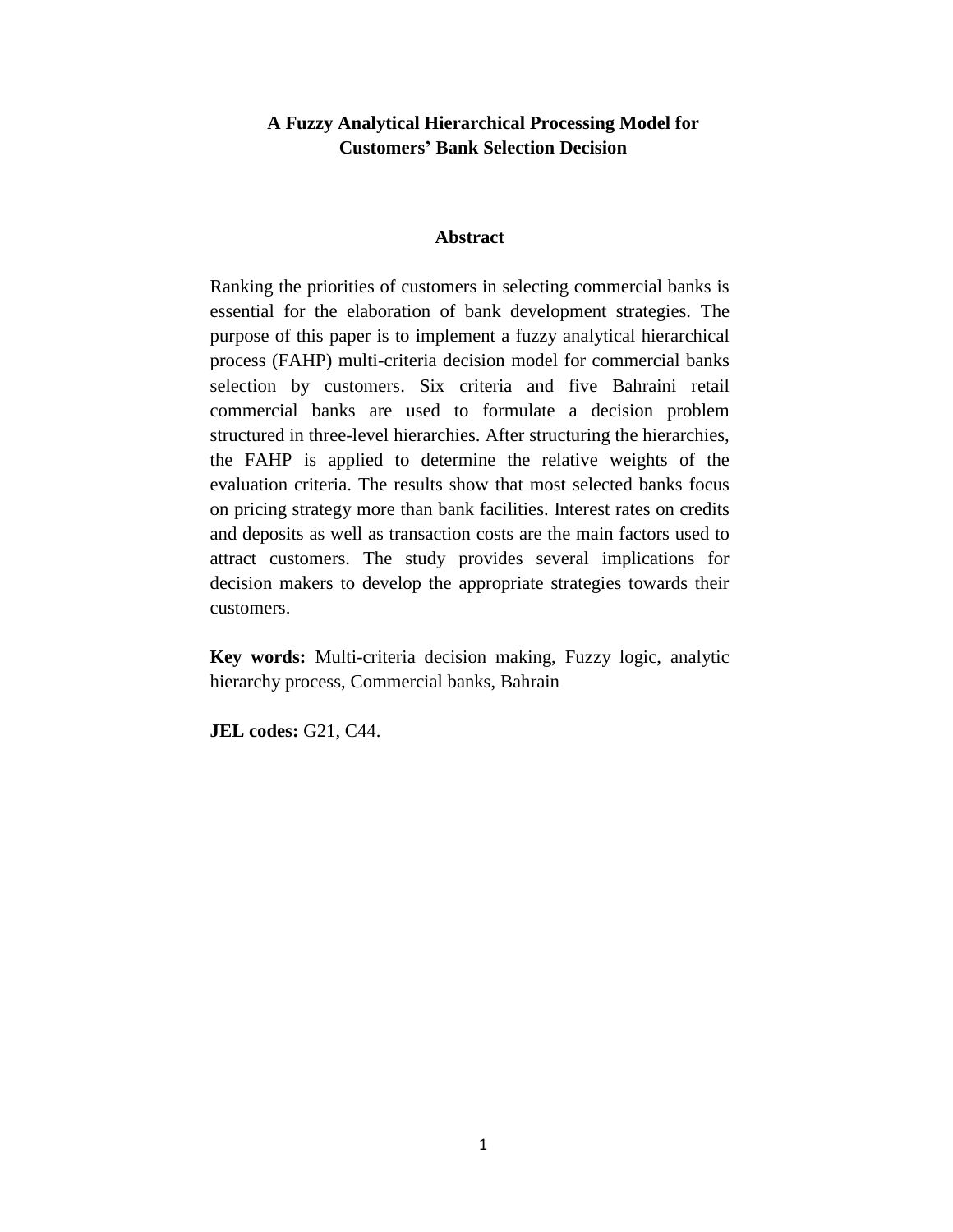## **INTRODUCTION**

The problem of bank selection has become increasingly fastidious and savvy due to improved competition among banks. Banks have recognized the importance of continuous improvement to satisfy customers and fulfill their needs. Several multi-attributes decision-making algorithm have been developed to model bank selection problem.

It is generally accepted that the best decisions are implemented with less conflict and more success when conducted by stakeholders (Voinov and Bousquet, 2010). Multi-criteria decision aids methods are increasingly seen as a means of assisting decision-makers in the development of composite processes that can answer their questions and raise ambiguities which reduce the strength of decisions taken.

The purpose of this paper is to implement a new FAHP multi-criteria decision methodology for commercial banks selection. Six criteria and five Bahraini retail commercial banks are used over the period (2008-2012) to formulate a decision problem structured in three hierarchical levels. FAHP is a multi-level decision-making tool taking into consideration human priorities; it captures the imprecision in ordinal judgments obtained from a group of experts and translates them into bounded priorities. After structuring the hierarchy, the FAHP is applied to determine the relative weights of the evaluation criteria.

The rest of the paper is organized as follows. The second section presents a review of literature relative to bank selection decision and preferences of customers for financial products. The third section presents the FAHP approach and its implementation for bank selection followed by presentation of main findings. The last section presents a discussion of the sensitivity analysis and practical implications followed by the summary and conclusion.

## **LITERATURE REVIEW**

## **The FAHP Method**

Several researchers used the multi-objective Analytic Hierarchy Process (AHP) approach to rank banks according to criteria established and assessed by a group of experts. This approach allows the decomposition of the bank selection problem into a hierarchical process. One of the particularities of this approach is its ease and consistency for the determination of the weights of criteria according to the designed hierarchy. Contrary to other comparative analysis techniques, the final judgment of each bank is determined from a consensus of the experts involved in the analysis. However, the AHP cannot capture uncertainty and imprecise judgment of the members of the panel of experts. To deal with the subjectivity and imprecision of decision makers, a Fuzzy AHP (FAHP) approach is adopted to extract the weights of the criteria and the sub-criteria.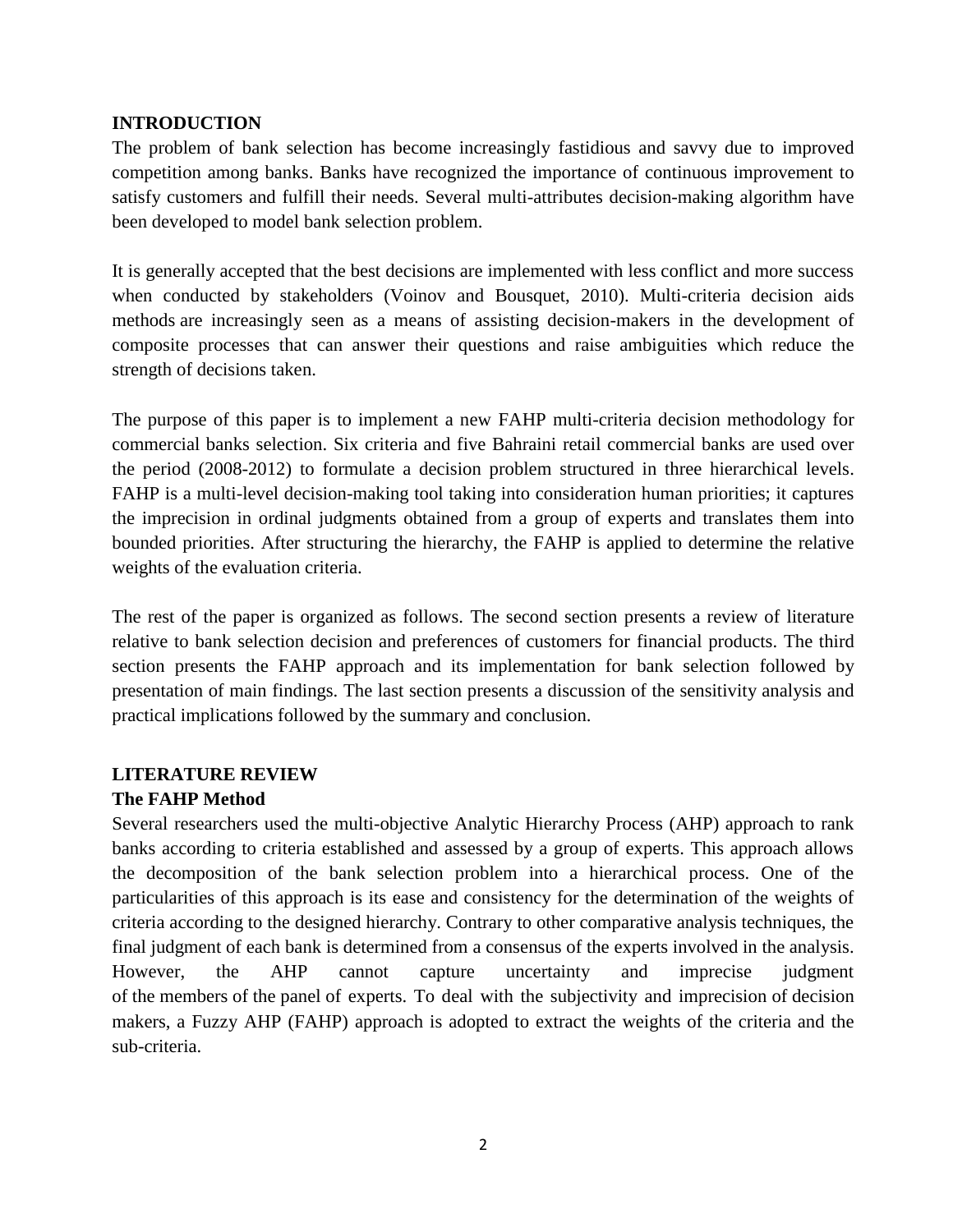The AHP method fragments a complex multi-criteria problem to a hierarchy and is based on the paired comparison of the importance of the different criteria and sub-criteria (Saaty, 1980). Each component of the analysis (criterion, sub-criterion or alternative) is divided to an appropriate level of detail. Once the hierarchy is built, decision makers judge the importance of each criterion in structured pair comparisons in comparative matrices. Judgments are made in the perspective of the superior direct criterion of those compared (Calabrese et al., 2013).

The use of FAHP method goes back to the work of Laarhoven and Pedrycz (1983). They show how to compare fuzzy ratios describing the functions of triangular affiliations. The FAHP is based on a questionnaire to assess customers' preferences criteria and to perform redundant pair-wise comparisons (Kasperczyk and Knickel, 2006). Chang (1996) presents an approach based on the FAHP method by introducing triangular fuzzy numbers for the binary comparison between criteria. He proposes for the first time a method for calculating priority for triangular fuzzy comparison matrices.

The FAHP method is widely used by many researchers to solve multi-criteria decision problems. Kahraman et al. (2003) present an approach based on the FAHP method for selection problem entities of installation locations in a supply chain. Similarly, Bozdag et al. (2003) implement the FAHP to choose the best system manufactured. Wang et al. (2008) showed that the properties of vectors determined by the method proposed by Chang (1996) led to wrong decisions.

## **Bank Selection Criteria**

Selecting a bank is an act that engages the customer for the long term. The choice is generally based on the customer's personal preferences and depends on bank's competitive power. Several studies have attempted to identify the key criteria for bank selection by customers (Alferos and Cristobal, 2017; Ltifi, Hikkerova, Boualem and Gharbi, 2016; Dhinaiyagovind, 2016; Srouji et al., 2015; Chigamba and Fatoki, 2011; Renman and Ahmed, 2008; Devlin and Gerrard, 2004; Cicic, Brkic and Agic, 2003; Hun and Kar, 2000; Astous and Ahmed, 1995; Yue and Tom, 1995; Laroche et al. 1986; and Murdick and Roe, 1986).

Alferos and Cristobal (2017) found that the most important criteria for bank selection are interest rate on saving, convenient location, and the overall quality of service, followed by the availability of self-bank facilities, charges on services provided by banks, low interest rate on loans, long operating hours, availability of students' privileges and recommendations by friends and parents specifically.

Ltifi, Hikkerova, Boualem and Gharbi (2016) examined the explanatory factors for the customer selection of banks in Tunisia. They found that customers consider several factors while choosing a bank such as the quality of service offered by the financial institutions, trust, and compliance with Sharia law.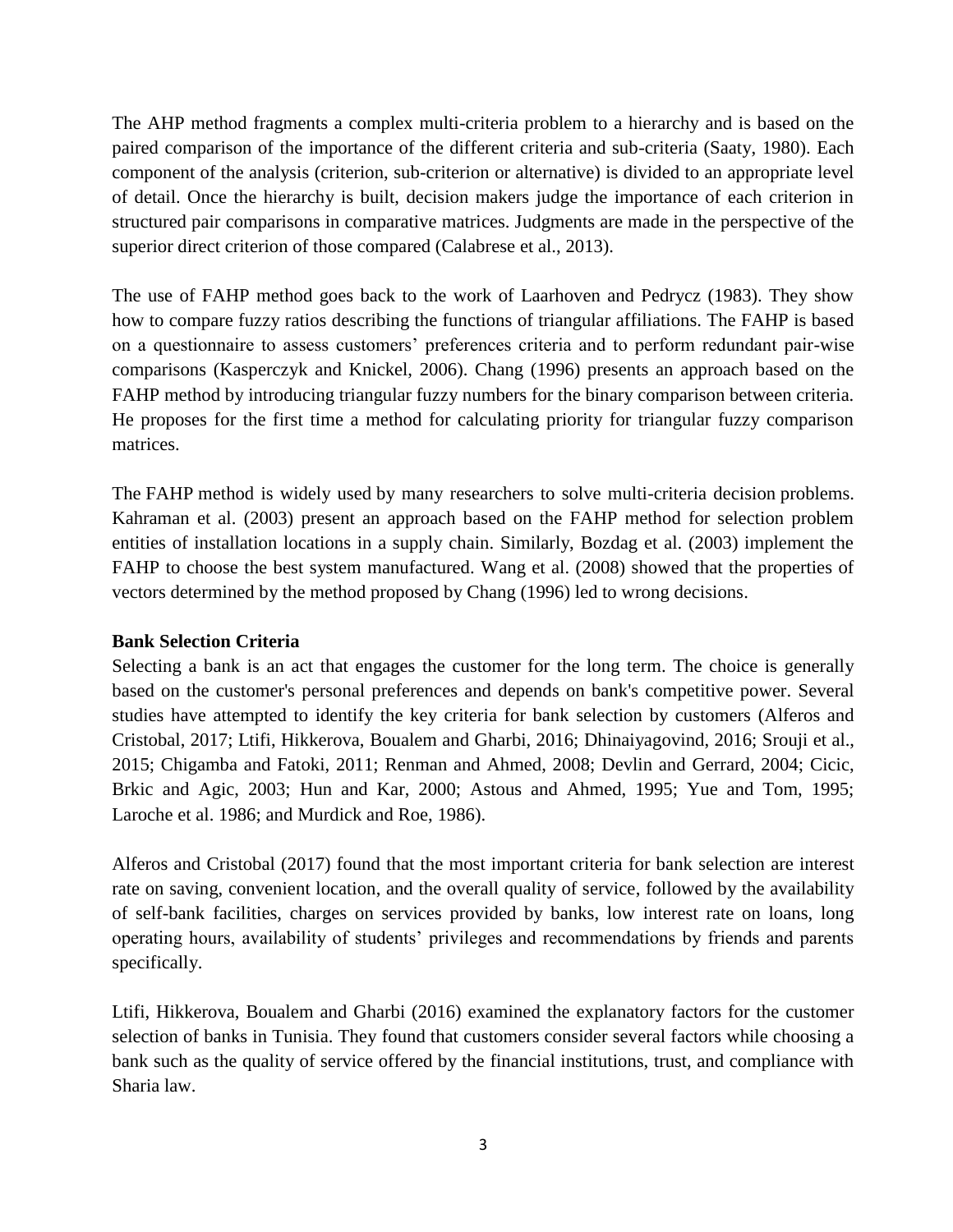Dhinaiyagovind (2016) examined the determinants of preference and selection criteria of bank in India by investigating more than 2000 bank clients and found that customers look at the reputation of a bank before other attributes such as technology and prices.

Srouji et al. (2015) results showed that bank reputation is the most important determinant of bank selection in Jordan. The quality of services, location of branches and availability of ATMs' are less relevant for customers when selecting their banks.

Chigamba and Fatoki (2011) argued that bank selection is comparatively complicated and there are a lot of influential factors. Based on principal component analysis they show that six factors mainly determine the choice of commercial banks; service, proximity, attractiveness, recommendations, marketing and price are important. Renman and Ahmed (2008) and Devlin and Gerrard (2004) found that that customer recommendation is one of the most important variables influencing customer choices among other factors namely customer services. Cicic, Brkic and Agic (2003) found that the most important factors when selecting a bank is friendliness of bank personnel, service charges and ease of opening a bank account. Hun and Kar (2000) studied factors that determine selection of commercial banks in Singapore. They found out that the quality of banking services, staff recommendations, extra services (parking, advice, etc.), convenience and safety are decisive in selecting a bank.

An important marketing paradigm considered customers' preferences as dependent on their perceptions of the required product characteristics and attributes (Astous and Ahmed, 1995). This paradigm is based on a multi-criteria analysis that aims to identify and asses the attributes of each bank. Since banks have several attributes with different levels, the multi-criteria analysis approach appears an adequate tool running the relative bank weights through customer perceptions.

Yue and Tom (1995) found that the main determinant factors of bank selection criteria are bank fees, and interest rates on saving accounts and loans. Laroche et al. (1986) used a large sample of Canadian banks to examine bank selection criteria for households. Among 25 factors used, they found that location is the most important factor affection the selection decision by customers. Murdick and Roe (1986) argued that bank selection should start by an appropriate identification of selection criteria. They classified banks' criteria according to customers' preferences based on seven criteria (attitude of staff, location, price, the integrity, expertise, philosophy and working hours).

## **METHODOLOGY**

## **Sample**

A group of six experts has been used to define bank selection attributes followed by distribution of a questionnaire to a group of experts to define customer preferences for selected attributes and to define the banks' preferences for each attribute. The group of experts consists of bank customers,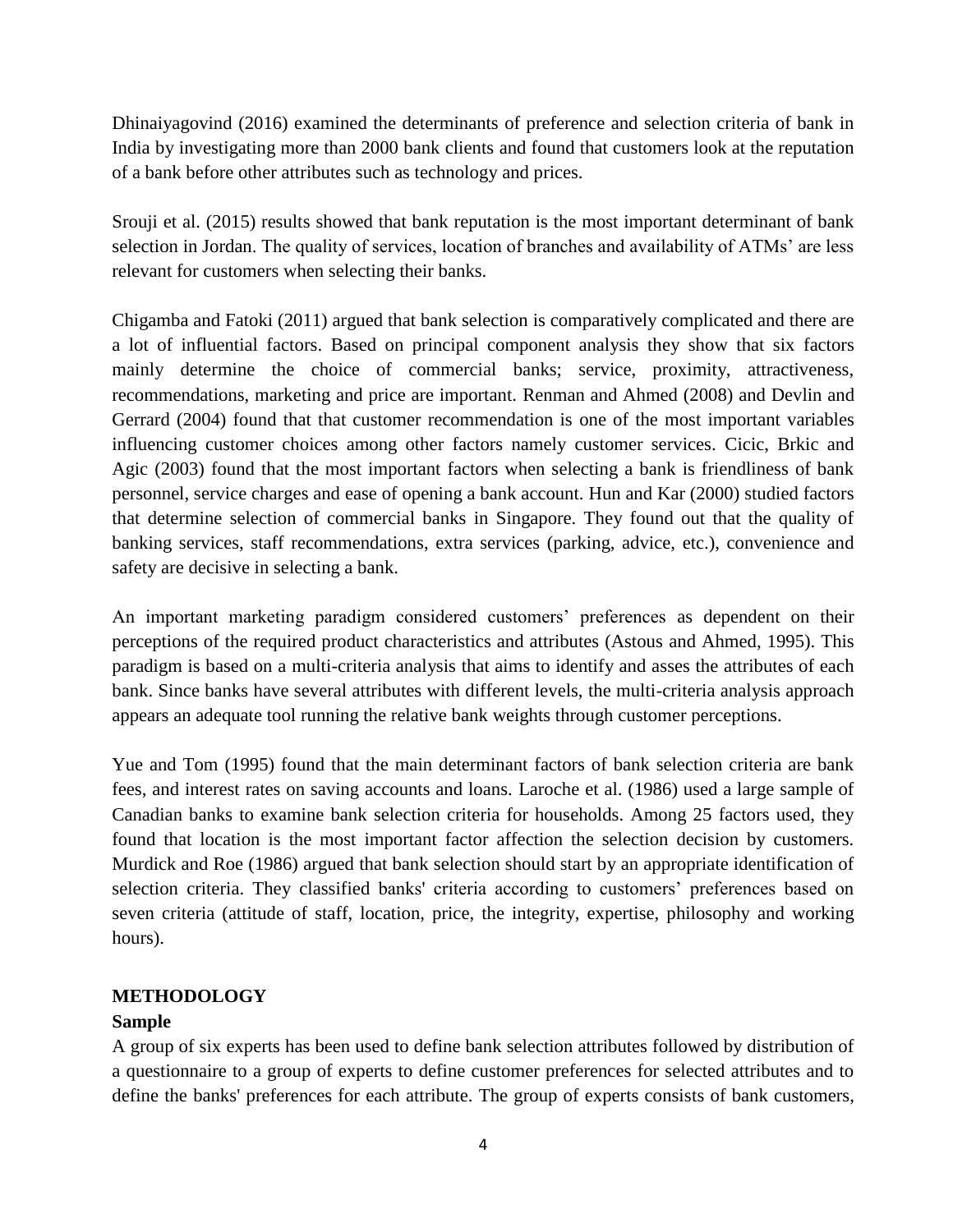bank staff, and two other experts in Bahrain banking sector were identified and invited for their expert opinion to validate the data collected from the five Bahraini banks. Once the Stakeholders are defined, a questionnaire is designed where each participant is interviewed to note the significance of the impacts for each criterion.

The selection process of the five banks begins with the consideration of appropriate criteria. The sample is broadly representative of the banking sector in Bahrain since the range of activities of most them reflects the common banking activities exerted by commercial banks in Bahrain.

The FAHP technique is preferred in the case of small samples as it requires variables of quantitative preferences which are sufficiently discriminating relative to the variables of the study. In this study, the weights of preferences are generated by experts based on an in-depth synthesis of several banks. Thus, the reduced number of banks allows sound assessment of the various banks under examination.

## **Criteria**

Based on the literature review and the expert opinions, six criteria have been selected for five Bahraini retail commercial banks over the years 2008-2012. The first three are the interest rates on loans and deposit and fees and commissions. These three criteria define banks' pricing strategy. These criteria have been identified as the main factors affecting the selection of banks by the customer (Tootelian and Gaedeke, 1996; Khazheh and Decker, 1992; Belonax and Aaby, 1991).

The fourth criterion is the number of branches and number of ATMs. This dimension is generally considered as bank facility measurement (Stafford, 1994). The fifth and sixth criteria are transactions delays and staff recommendation, respectively. These two criteria decide about the quality of service (Tootlian and Gaedeke, 1996; Boyd et al., 1994; Sinkula and Lawtor 1988, and Laroche et al., 1986).

## **The FAHP Model**

In this paper, standardization of criteria and sub-criteria was carried out according to a fuzzy triangular objective weighting. The calculation of the weights of each criterion and sub-criterion is conducted using FAHP to eliminate the uncertainty regarding the judgments of the stakeholders. The use of the FAHP analysis process based on stakeholders' judgment is adopted to extract the weights that will be introduced to classify the alternatives proposed by the stakeholders. The adopted hierarchical decision model for customer's bank selection is based on the selected criteria and the five decision alternatives, as illustrated in Figure 1.

The identification and structuring of stakeholders therefore appears as the first step in this work. In general, stakeholder theory is based on the identification and classification of stakeholder groups.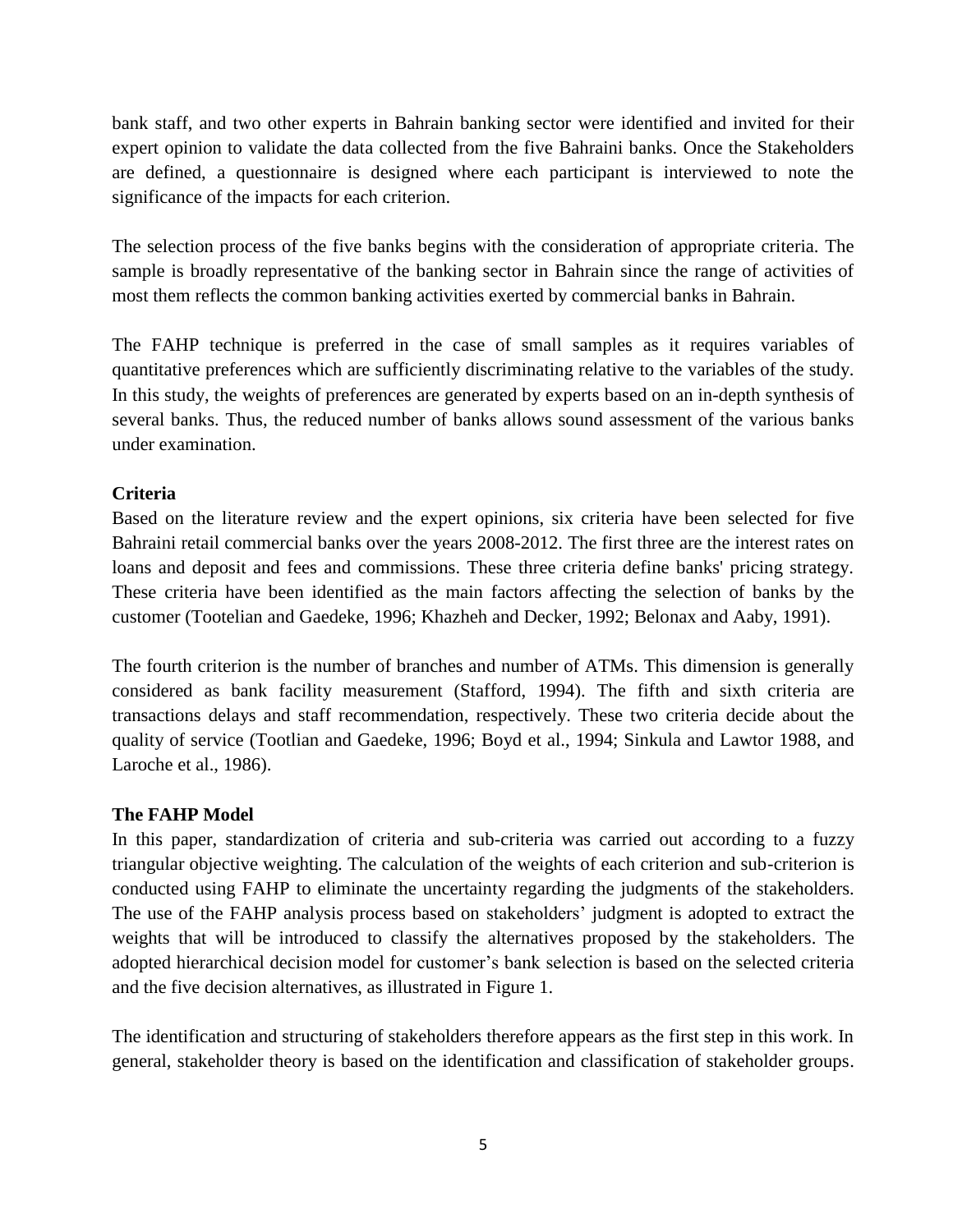According to Freeman (1984), a stakeholder group refers to individuals that affects or is affected by the fulfillment of organizational objectives.



**Figure 1** A Hierarchical Model for Bank Selection Decision

FAHP is known to eliminate weak criteria or sub-criteria. If a criterion or sub-criterion obtains a zero-average weight, it is that it has obtained a zero-weight for all the stakeholders and thus, justifying its practical elimination of the calculations (while keeping its weight equal to zero). It is useful to contrast the average weights of the sub-criteria with the weights by stakeholders. It may reveal how some other stakeholders tend to exaggerate or lessen the impact induced by a given factor. The evaluations are points in the three-dimensional space defined by the axes {weight, stakeholder, sub-criteria}.

# **The FAHP Model Formulation**

The formulation of the FAHP is based on five steps.

*Step 1:* Calculation of TFN's

We set up the Triangular Fuzzy Numbers (TFN's). Each expert makes a pair-wise comparison of the decision criteria and gives them relative scores. In this methodology, the fuzzy conversion scale is shown in Table 2. Different scales can be found in the literature (Lee et al., 2008; Paksoy et al., 2012; and Zeydan et al., 2011).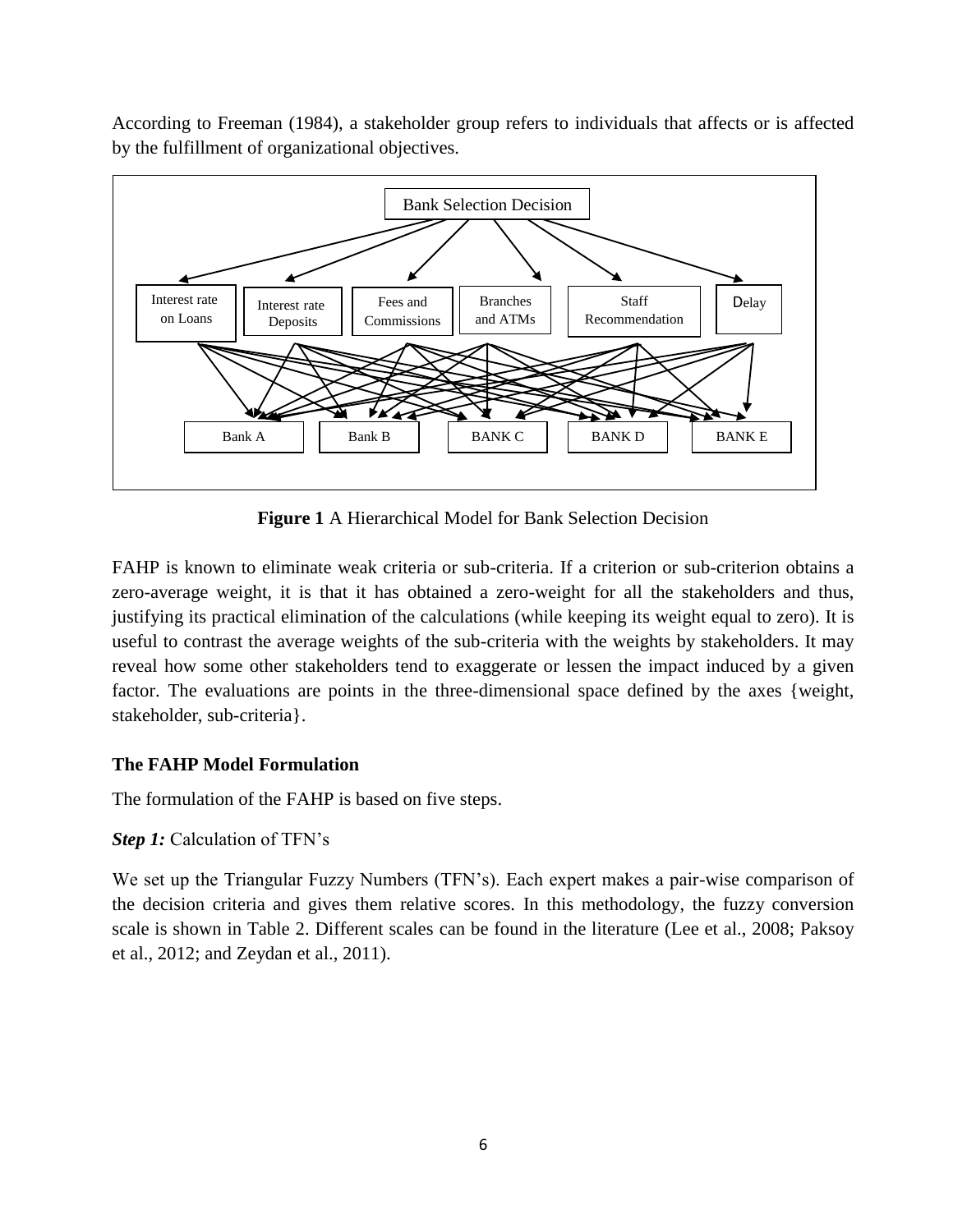|   |                                        | <b>Triangular</b>  | <b>Triangular Fuzzy</b> |
|---|----------------------------------------|--------------------|-------------------------|
|   | <b>Linguistic Scale</b>                | <b>Fuzzy Scale</b> | <b>Reciprocal Scale</b> |
|   | Equal Importance                       | (1,1,1)            | (1,1,1)                 |
| 2 | Weak or slight                         | (1,2,3)            | (1/3,1/2,1)             |
| 3 | Moderate importance                    | (2,3,4)            | (1/4,1/3,1/2)           |
| 4 | Moderate plus                          | (3,4,5)            | (1/5,1/4,1/3)           |
| 5 | Strong importance                      | (4,5,6)            | (1/6, 1/5, 1/4)         |
| 6 | Strong plus                            | (5,6,7)            | (1/7,1/6,1/5)           |
|   | Very strong or demonstrated importance | (6,7,8)            | (1/8,1/7,1/6)           |
| 8 | Very, very strong                      | (7,8,9)            | (1/9,1/8,1/7)           |
| 9 | Extreme importance                     | (9,9,9)            | (1/9,1/9,1/9)           |

**Table 1** Triangular Fuzzy Conversion Scale

Consider  $ilde{A}$ a triangular fuzzy comparison matrix:

$$
\tilde{A} = \begin{bmatrix} 1 & \tilde{a}_{12} & \dots & \tilde{a}_{1n} \\ \dots & \dots & \dots \\ \tilde{a}_{n1} \tilde{a}_{n2} & \dots & \dots & 1 \end{bmatrix} = \begin{bmatrix} (1,1,1) & \dots & (l_{1,n}, m_{1n}, u_{1n}) \\ \dots & \dots & \dots \\ (l_{1,n}, m_{1n}, u_{1n}) & \dots & (1,1,1) \end{bmatrix}
$$
(1)

With: 
$$
\tilde{a}_{ij} = \tilde{a}_{ji}^{-1}
$$
 and  $\tilde{a}_{ji}^{-1} = (\frac{1}{u_{ij}}, \frac{1}{m_{ij}}, \frac{1}{l_{ij}})$  (2)

We calculate the sum of each line of  $\widetilde{A}$ .

$$
RS_i = \sum_{j=1}^n \tilde{a}_{ij} = (\sum_{j=1}^n l_{ij}, \sum_{j=1}^n m_{ij}, \sum_{j=1}^n u_{ij}), \quad i=1, \ldots, n.
$$
 (3)

*Step 2:* Following Wang (2008), the fuzzy synthetic extent value  $(S_i)$  with respect to *i*<sup>th</sup> criterion is defined as:

$$
\tilde{S} = \frac{RS_i}{\sum_{j=1}^n RS_j} \left( \frac{\sum_{j=1}^n l_{ij}}{\sum_{j=1}^n l_{ij} + \sum_{k=1}^n \sum_{j=1}^n u_{kj}}, \frac{\sum_{j=1}^n m_{ij}}{\sum_{k=1}^n \sum_{j=1}^n m u_{kj}}, \frac{\sum_{j=1}^n u_{ij}}{\sum_{j=1}^n u_{ij} + \sum_{k=1}^n \sum_{j=1}^n l_{kj}} \right)
$$
\n
$$
(4)
$$

*Step 3:* Calculation of the degree of possibility of  $\tilde{S}_i \ge \tilde{S}_j$ 

$$
V(\tilde{S}_i \ge \tilde{S}_j) = \begin{cases} 1, & If m_i > m_j \\ \frac{u_i - l_j}{(u_i - m_j) + (m_i - l_j)}, & If l_j \le u_i \\ 0, & If not \end{cases} \quad i,j = 1,... \text{ and } j \ne i. \tag{5}
$$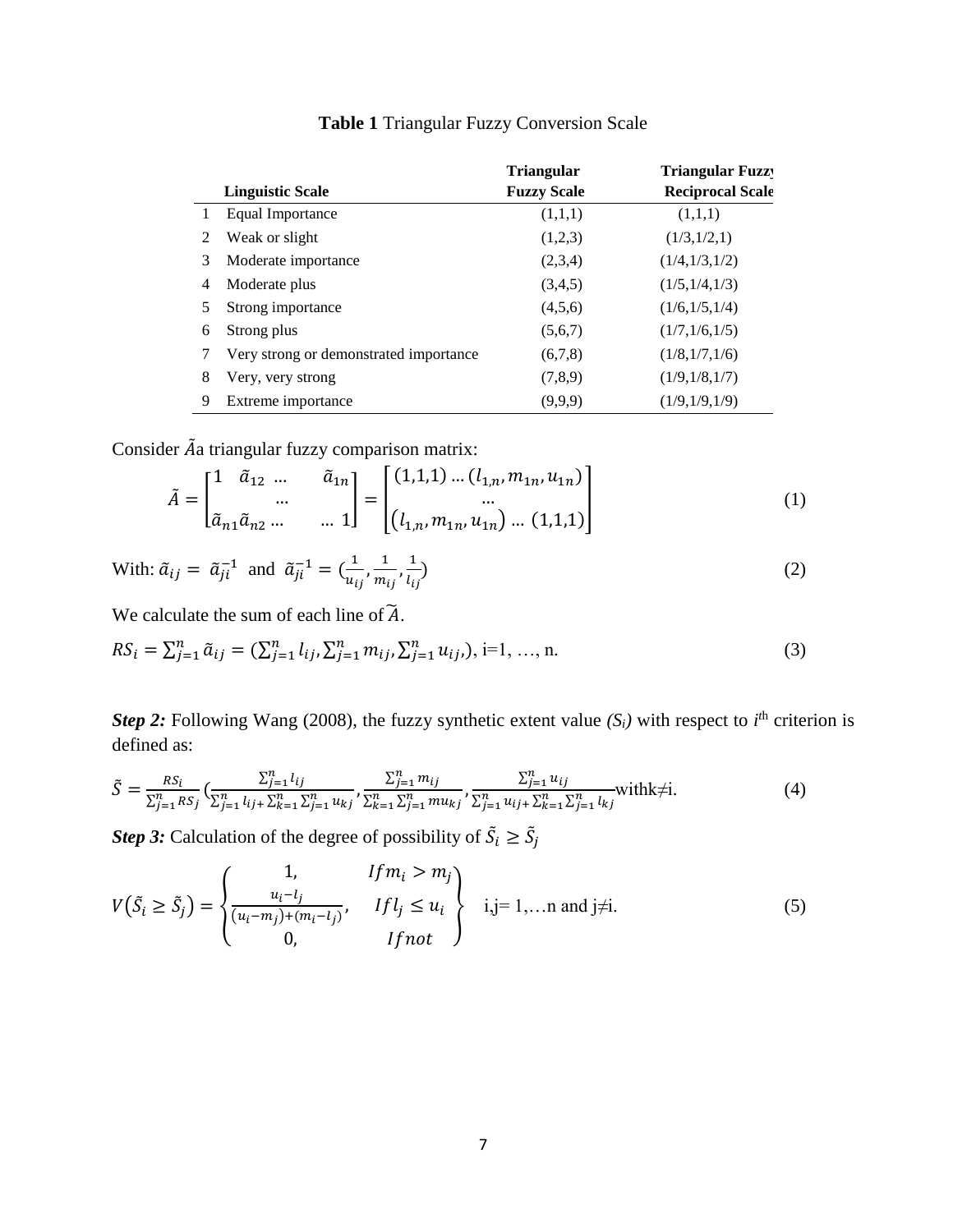Figure 2 illustrates the graphical representation of the degree of possibility of  $\tilde{S}_i \geq \tilde{S}_j$ .



**Figure 2** Graphical Representation of  $V(\tilde{S}_i \geq \tilde{S}_j)$  Chang (1996)

*Step 4*: Calculation of the degree of possibility for each  $\tilde{S}_i$  compared to other fuzzy numbers

$$
V(\tilde{S}_i \ge \tilde{S}_j | j = 1, ..., n; j \ne i) = \min_{j \in \{1, ..., n\}, j \ne i} V(\tilde{S}_i \ge \tilde{S}_j),
$$
\n(6)

*Step 5:* Definition of the priority vector  $W = (w_1, ..., w_n)^T$  for fuzzy comparison matrix:

$$
W_i = \frac{V(\tilde{S}_i \ge \tilde{S}_j | j=1,...,n; j \neq i)}{\sum_{k=1}^n V(\tilde{S}_k \ge \tilde{S}_j | j=1,...,n; j \neq k)} \qquad i=1,...,n.
$$
\n(7)

#### **Model Consistency Check**

The CI is used to measure the inconsistency of pair-wise comparison weights, where the eigenvalue *λmax* is be computed by averaging all eigenvalues of the pair-wise comparison matrix.

$$
CI = \frac{\lambda_{max} - n}{n - 1}
$$

With $\lambda_{max} = \sum_{j=1}^n a_{ij} \frac{W_j}{W_j}$  $W_i$  $\sum_{j=1}^{n} a_{ij} \frac{w_j}{w_i}$ ,  $i,j=1,2, ..., n$ 

Consistency ratio (CR) is required to check whether the weights assigned based on expert reasoning are correct, usually its value is less than 0.1 which shows that the weights are consistent.

$$
CR = \frac{CI}{RI}
$$

Where, RI is random index already given for specified number of criteria.

## **RESULTS AND DISCUSSION**

To understand the criteria relevant for bank selection by customers, the weights of the six criteria obtained from the FAHP approach are examined. The priorities indicate the relative importance of each criterion relative to other criteria.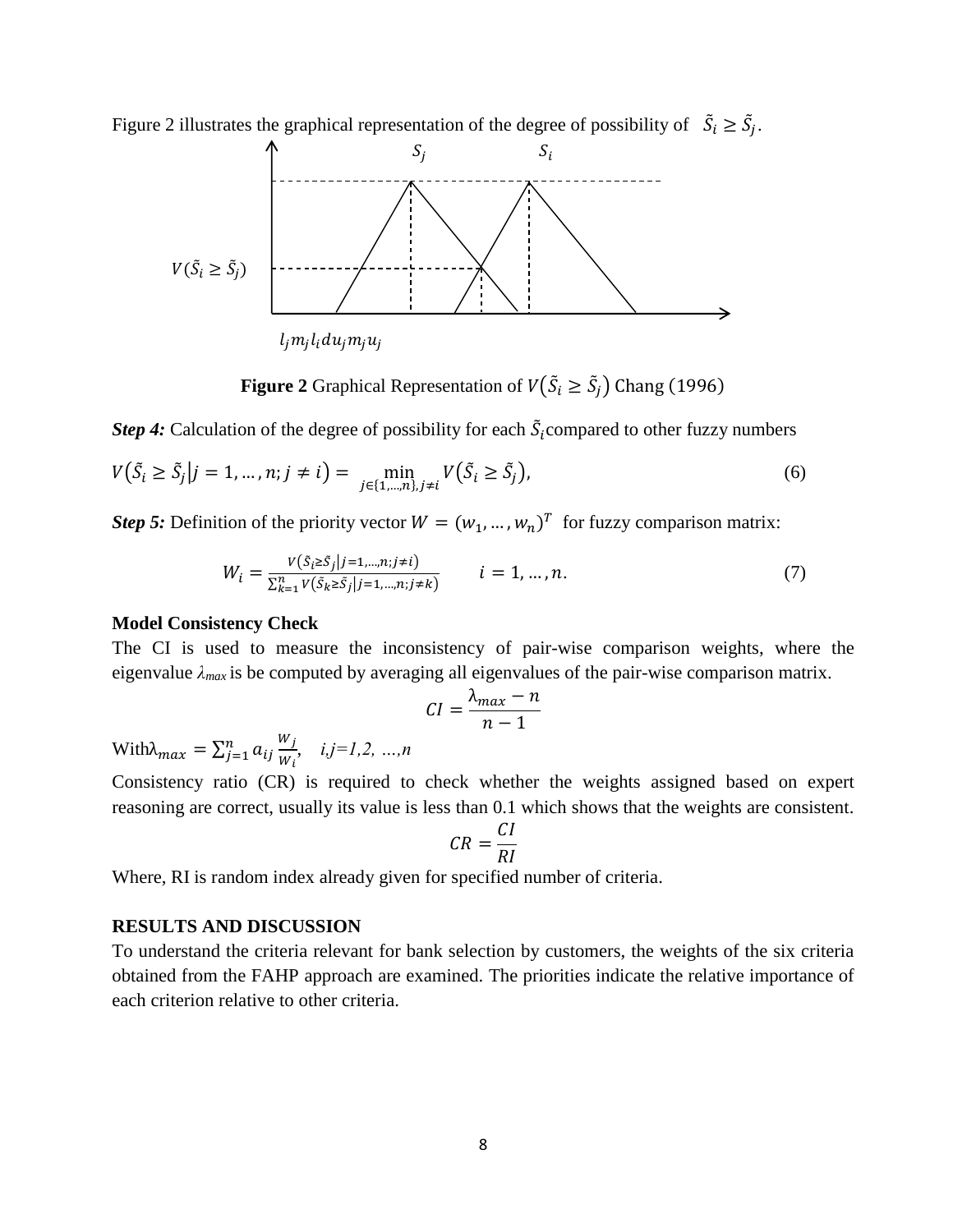## **Fuzzy Pairwise Comparisons and Weights of Banks Selection Criteria**

Table 2 presents the fuzzy comparisons between each pair of criteria. The comparison values are presented in the form of  $(l_{ij}, m_{ij}, u_{ij})$ . We display only values above the diagonal. The values below the diagonal are found by equation (2).

After running the pairwise comparison using MATLAB code, the weights of the FAHP selection criteria can be determined. The results are shown in Table 3. The consistency ratio is (0.053) less than threshold value of 0.1, which confirms that priorities are acceptable.

|                 | $\frac{1}{2}$ and $\frac{1}{2}$ and $\frac{1}{2}$ comparisons between each enternal and |               |         |                 |                 |                 |  |
|-----------------|-----------------------------------------------------------------------------------------|---------------|---------|-----------------|-----------------|-----------------|--|
|                 | Int. Loans                                                                              | Int. Deposits | Fees    | <b>Branches</b> | Recommendations | Delay           |  |
| Int. Loans      |                                                                                         | (1/3,1/2,1)   | (5,4,9) | (2,3,5)         | (3,4,5)         | (1,4,6)         |  |
| Int. Deposits   |                                                                                         |               | (2,4,6) | (1/2, 4, 5)     | (1/5,1/3,1/2)   | (1/3,1,2)       |  |
| Fees            |                                                                                         |               |         | (1/4,1/3,1/2)   | (1/3,1/2,1)     | (1/5, 1/4, 1/2) |  |
| <b>Branches</b> |                                                                                         |               |         |                 | (1/2,3,5)       | (1,3,6)         |  |
| Recommendations |                                                                                         |               |         |                 |                 | (1/3,1/2,2)     |  |
| Delay           |                                                                                         |               |         |                 |                 |                 |  |

**Table 2** Fuzzy Comparisons between each Criteria Pair

| Table 3 Weights of the FAHP Selection Criteria |         |             |  |  |  |  |
|------------------------------------------------|---------|-------------|--|--|--|--|
| Criteria                                       | Weights | Consistency |  |  |  |  |
| Int. Loans                                     | 0.382   | 0.053       |  |  |  |  |
| Int. Deposits                                  | 0.239   |             |  |  |  |  |
| Fees                                           | 0.125   |             |  |  |  |  |
| <b>Branches</b>                                | 0.103   |             |  |  |  |  |
| Recommendations                                | 0.114   |             |  |  |  |  |
| Delay                                          | 0.036   |             |  |  |  |  |

The results show that interest rate on loans is the principal criterion for customers' bank selection decision (0.382). The cost of financing is more important than interest rates on deposits and bank fees that come in second and third rank, respectively. This result corroborates with that of Afanasieff et al. (2002) who showed that offered rates on loans and deposits are the main factors used by banks to attract customers.

This result confirms, in some way, the findings of Saunders and Chumacher (2000), who argued that the spread between deposit rates and lending rates decides the banks' competitiveness. This result is also in line with that of Lunt (1994) who suggests that when making bank selection, Asians are very rate conscious. However, the result of this study contradicts that of Javalgi et al. (1989) which showed that, in the US banking sector, paying higher interest rates on savings was more attractive for customers than paying lower interest rates on loans.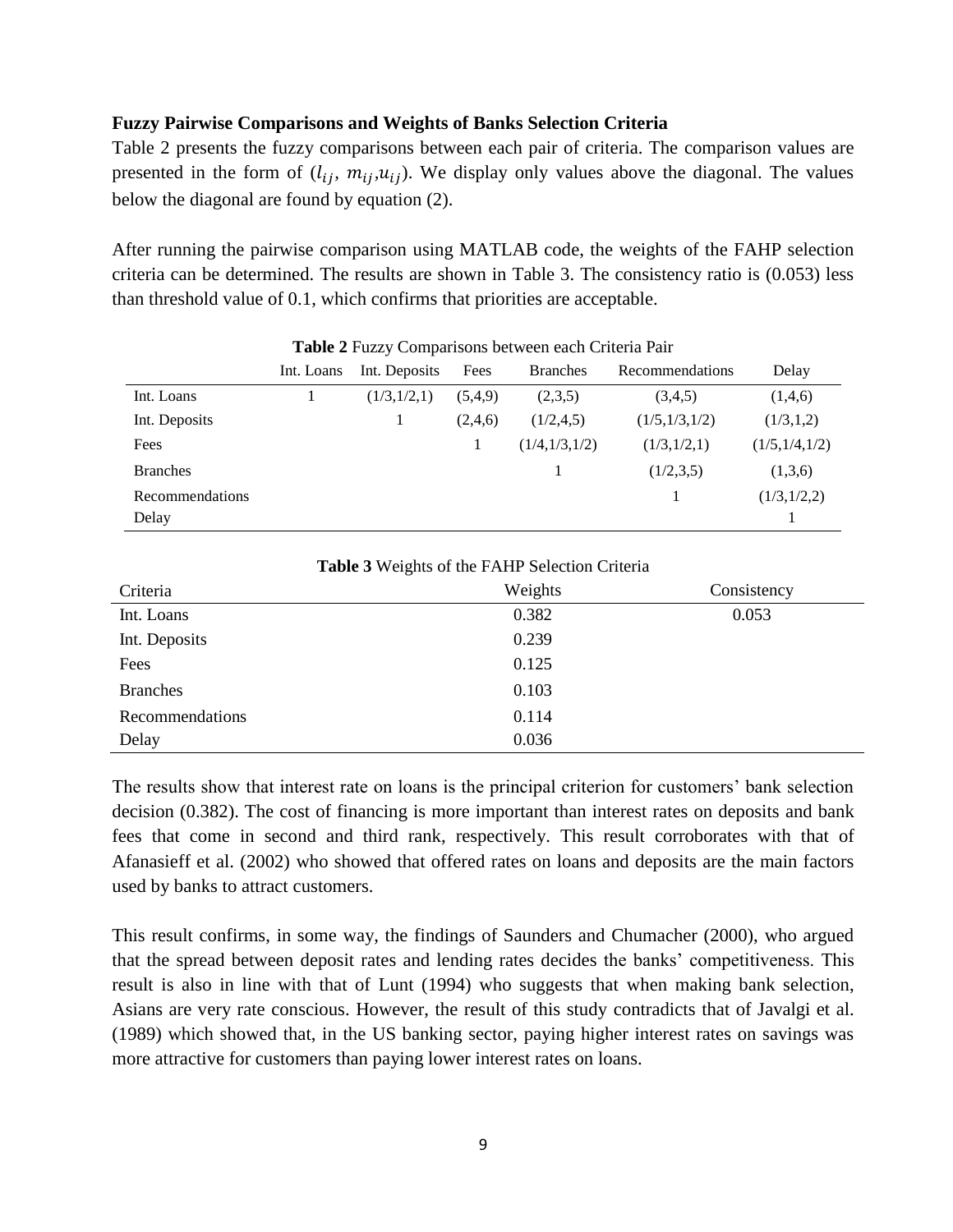The number of branches is no longer a priority for customers as most transactions are made through ATMs or via internet. The delay for transaction appears not very interesting for the selection of banks and displays the lowest weight 0.036, respectively. The consistency ratio is 0.051 and is within the acceptable range of 0.1 proposed by Saaty (1980).

#### **Fuzzy Comparison Matrices of Banks According to Selection Criteria**

The next step is to determine a pair-wise comparison of banks for each criterion. The banks are compared based on interest on loans, interest on deposit, fees, number of branches, customer recommendations, and transaction delay. The results are reported in Tables 4-9).

|               | Bank A | Bank B  | Bank C    | Bank D      | <b>Bank E</b> |
|---------------|--------|---------|-----------|-------------|---------------|
| Bank A        |        | (2,3,5) | (1,4,9)   | (1,3,5)     | (3,4,5)       |
| Bank B        |        |         | (1/3,3,2) | (1/2, 4, 5) | (2,3,6)       |
| Bank C        |        |         |           | (2,4,6)     | (1/3,3,4)     |
| <b>Bank D</b> |        |         |           |             | (2,1/4,1)     |
| <b>Bank E</b> |        |         |           |             |               |

**Table 4** Fuzzy Comparison Matrix of Banks According to Int. Loans

**Table 5** Fuzzy Comparison Matrix of Suppliers according to Int. Deposits

|               | Bank A | <b>Bank B</b> | Bank C    | Bank D    | <b>Bank E</b> |
|---------------|--------|---------------|-----------|-----------|---------------|
| Bank A        |        | (1,3,6)       | (1,2,4)   | (1,2,3)   | (3,4,5)       |
| Bank B        |        |               | (1/3,1,2) | (1/3,3,4) | (1/2,2,4)     |
| Bank C        |        |               |           | (2,4,6)   | (1/3,1/2,1)   |
| Bank D        |        |               |           |           | (1/4,1/3,1/2) |
| <b>Bank E</b> |        |               |           |           |               |

**Table 6** Fuzzy Comparison Matrix of Suppliers According to Fees

|               | Bank A | <b>Bank B</b> | Bank C                    | Bank D    | <b>Bank E</b> |
|---------------|--------|---------------|---------------------------|-----------|---------------|
| Bank A        |        | (1/2,1,2)     | $(1/4,1/2,3)$ $(1/2,2,4)$ |           | (1,2,3)       |
| Bank B        |        |               | (1/2,1,4)                 | (1,2,5)   | (2,4,7)       |
| Bank C        |        |               |                           | (1/2,1,3) | (1/5,1/3,1)   |
| Bank D        |        |               |                           |           | (1/3,1,3)     |
| <b>Bank E</b> |        |               |                           |           |               |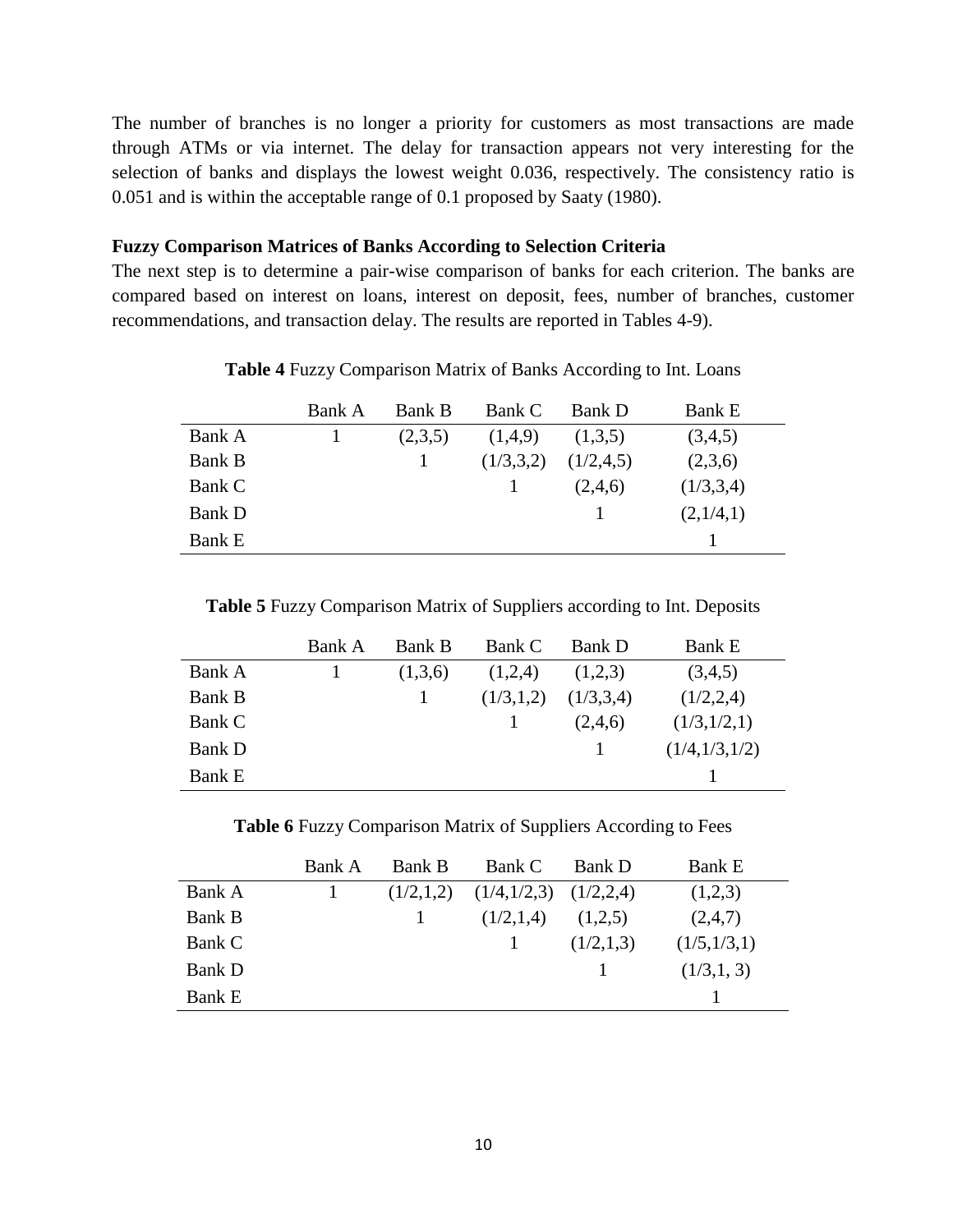|               | Bank A | Bank B      | Bank C  | Bank D      | <b>Bank E</b> |
|---------------|--------|-------------|---------|-------------|---------------|
| Bank A        |        | (1/3,1/2,2) | (2,4,5) | (1,3,4)     | (1,2,4)       |
| Bank B        |        |             | (1,2,6) | (1/3,1/3,7) | (1,3,5)       |
| Bank C        |        |             |         | (1,4,5)     | (2,5,6)       |
| <b>Bank D</b> |        |             |         |             | (1,2,5)       |
| <b>Bank E</b> |        |             |         |             |               |

**Table 7** Fuzzy Comparison Matrix of Suppliers According to Branches

**Table 8** Fuzzy Comparison Matrix of Suppliers According to Recommendations

|               | Bank A | Bank B  | Bank C  | <b>Bank D</b> | <b>Bank E</b> |
|---------------|--------|---------|---------|---------------|---------------|
| Bank A        |        | (1,3,4) | (2,3,5) | (1,4,6)       | (1,2,3)       |
| Bank B        |        |         | (1,3,4) | (2,4,7)       | (1,3,5)       |
| Bank C        |        |         |         | (1/3,1/2,2)   | (1/3,3,4)     |
| <b>Bank D</b> |        |         |         |               | (1/3,1,4)     |
| <b>Bank E</b> |        |         |         |               |               |

**Table 9** Fuzzy Comparison Matrix of Suppliers according to Delay

|               | Bank A | Bank B  | Bank C        | <b>Bank D</b> | <b>Bank E</b> |
|---------------|--------|---------|---------------|---------------|---------------|
| Bank A        |        | (2,4,5) | (1,2,3)       | (1,2,4)       | (3,2,5)       |
| Bank B        |        |         | (1/3, 1/2, 1) | (1/3,2,3)     | (2,4,5)       |
| Bank C        |        |         |               | (2,4,6)       | (1/4,1/2,1)   |
| Bank D        |        |         |               |               | (1,2,3)       |
| <b>Bank E</b> |        |         |               |               |               |

# **Fuzzy Weights and Consistency of Banks According to Selection Criteria**

After developing pair-wise comparison for banks by selection criteria we measure priority for each bank according to each criterion. The weight of each criterion is calculated by employing the defuzzification procedure. Priorities and consistency ratios are presented in Table 10.

|                 | Bank A | <b>Bank B</b> | Bank C | Bank D | <b>Bank E</b> | Consistency |
|-----------------|--------|---------------|--------|--------|---------------|-------------|
|                 |        |               |        |        |               | ratio       |
| Int. Loans      | 0.391  | 0.182         | 0.293  | 0.283  | 0.195         | 0.032       |
| Int. Deposits   | 0.256  | 0.153         | 0.181  | 0.201  | 0.321         | 0.039       |
| Fees            | 0.482  | 0.219         | 0.114  | 0.397  | 0.123         | 0.078       |
| <b>Branches</b> | 0.081  | 0.192         | 0.126  | 0.143  | 0.048         | 0.037       |
| Recommendations | 0.102  | 0.041         | 0.192  | 0.056  | 0.063         | 0.058       |
| Delay           | 0.093  | 0.083         | 0.174  | 0.029  | 0.174         | 0.042       |

**Table 10** FAHP Weights and Consistency of Banks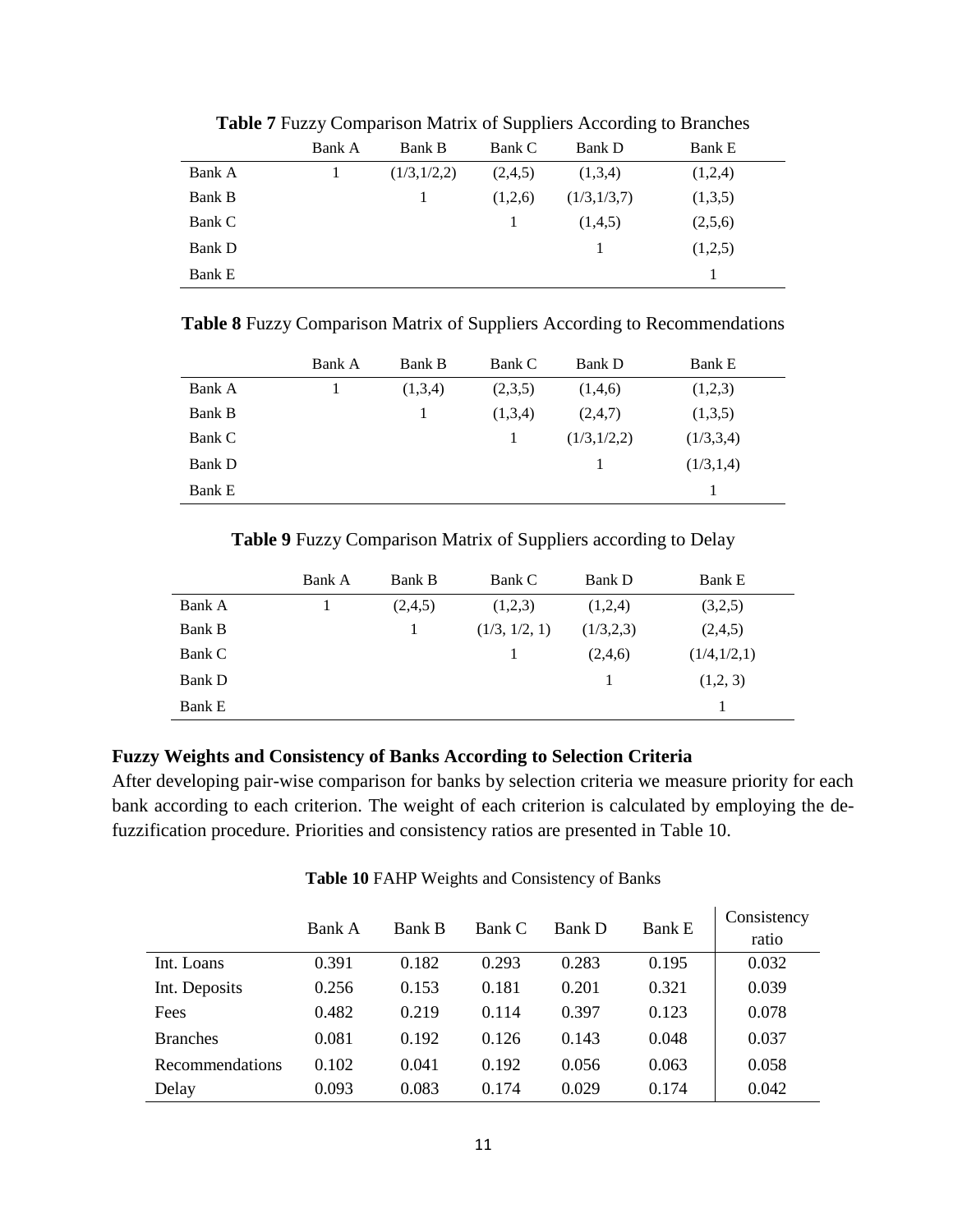The last step is to find the overall priorities of each bank. The overall weight is the sum of all banks' priorities. The priorities of selection criterion of Table 3 are multiplied by the corresponding weight of the bank in Table 11. Equation (8) shows how the overall weight for Bank A.

$$
\begin{bmatrix} 0.391 & 0.256 & 0.482 & 0.081 & 0.102 & 0.093 \end{bmatrix} \times \begin{bmatrix} 0.382 \\ 0.239 \\ 0.125 \\ 0.103 \\ 0.114 \\ 0.036 \end{bmatrix} = 0.2941
$$
 (8)

All other banks' weights are computed in the same way. Table 11 reports final priority for each bank.

|        | <b>Final Weights</b> |
|--------|----------------------|
| Bank A | 0.29411              |
| Bank B | 0.16090              |
| Bank C | 0.21056              |
| Bank D | 0.22792              |
| Bank E | 0.18497              |

#### **Table 11** Overall Weights of Banks

Considering the overall bank preference, the global weight shows that Bank A is the most preferred bank, with a global weight of 0.294. Bank D and Bank C come second and third with respective weighs of 0.2279 and 0.2105. The least weighted banks are Bank E and Bank B as explained by their low performance on most criteria.

## **SENSITIVITY ANALYSIS AND PRACTICAL IMPLICATIONS**

## *Sensitivity analysis*

A sensitivity analysis monitors the robustness of the preferential ranking of alternatives (Kaya and Kahraman, 2011). It creates several combinations of weights and performing the FHAP method for all these combinations. The changes resulting from these combinations in the classification allow to appreciate the stability of the main classification obtained using the FAHP method.

Table 12 shows the weight combinations of the criteria used in the analysis. The first line corresponds to the current weights, whereas the second line (case 1) is the case where all the weights are equal. The different cases allow one to check of the relationship between the ranking and the sub-criteria one by one.

Table 13 displays the classifications by combinations. As it can be observed, Bank A is ranked first in 7 cases among 8 banks, Bank D is ranked second in five cases among 8 banks, and Bank C,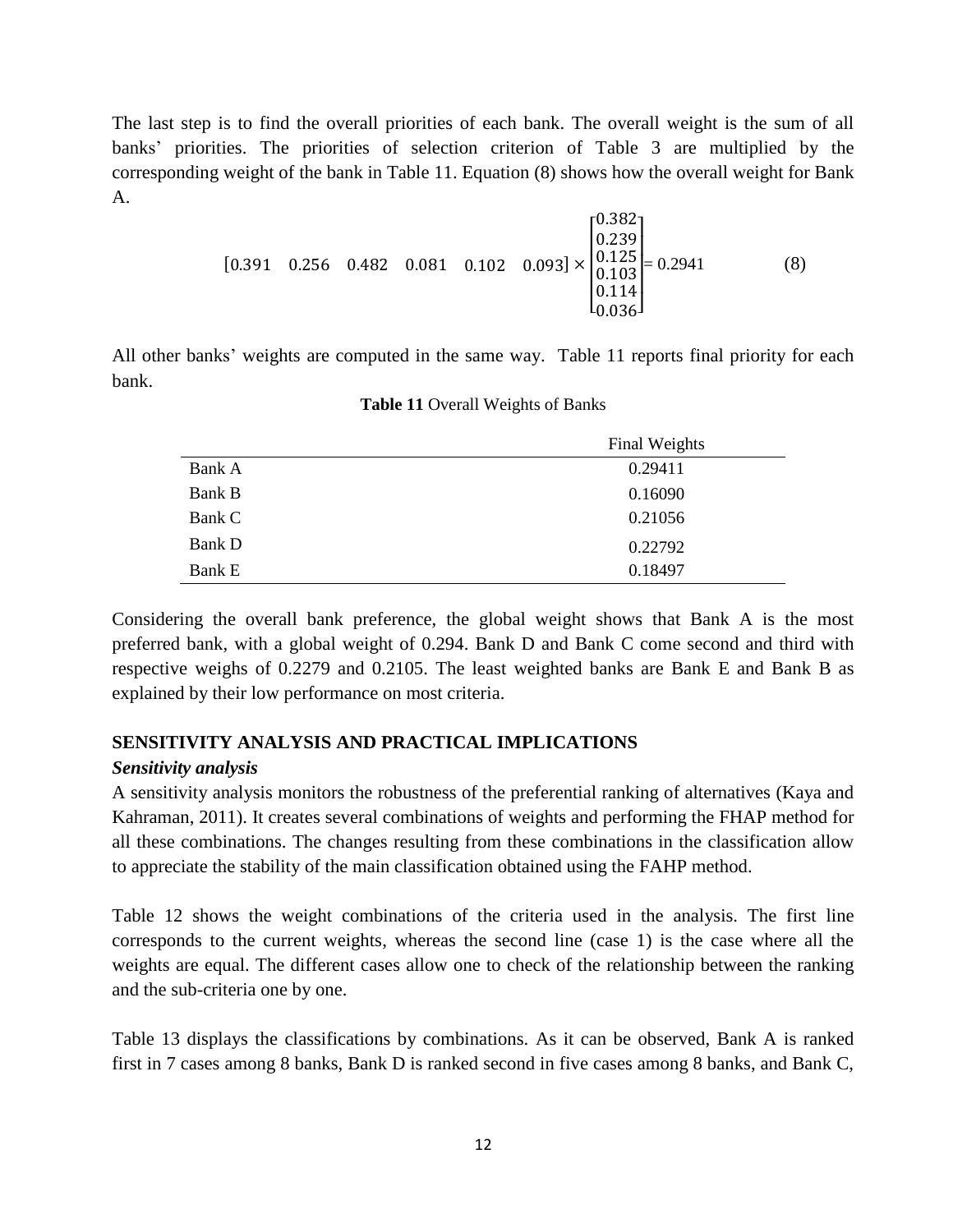Bank E and Bank B are ranked third, fourth, fifth, respectively. These results confirm the stability of the classification obtained by the weights of the FAHP method.

|                     | Int. Loans | Int. Deposits | Fees  | <b>Branches</b> | Recommendations | Delay |
|---------------------|------------|---------------|-------|-----------------|-----------------|-------|
| <b>FAHP</b> Weights | 0.382      | 0.239         | 0.125 | 0.103           | 0.114           | 0.036 |
| Case 1              | 0.166      | 0.166         | 0.166 | 0.166           | 0.166           | 0.166 |
| Case 2              | 0.54       | 0.11          | 0.11  | 0.11            | 0.11            | 0.11  |
| Case 3              | 0.11       | 0.54          | 0.11  | 0.11            | 0.11            | 0.11  |
| Case 4              | 0.11       | 0.11          | 0.54  | 0.11            | 0.11            | 0.11  |
| Case 5              | 0.11       | 0.11          | 0.11  | 0.54            | 0.11            | 0.11  |
| Case 6              | 0.11       | 0.11          | 0.11  | 0.11            | 0.54            | 0.11  |
| Case 7              | 0.11       | 0.11          | 0.11  | 0.11            | 0.11            | 0.54  |

**Table 12** Weight combinations of the criteria.

In case 3, Bank C and Bank D are ranked 2 and 3, respectively, while, Bank B is ranked 4 and Bank E is ranked 5. In case 7 also, Bank B is ranked 4 and Bank E is ranked 5. These observations suggest that the ranking of Bank B, Bank E, and Bank C may exchange their ranking relative to a given criterion and are therefore, unstable relative to the mono-criterion sensitivity analysis even if they are stable for a multi-criteria analysis.

|                     | Ranked 1      | Ranked 2 | Ranked 3 | Ranked 4      | Ranked 5      |
|---------------------|---------------|----------|----------|---------------|---------------|
| <b>FAHP</b> Weights | Bank A        | Bank D   | Bank C   | <b>Bank E</b> | <b>Bank B</b> |
| Case 1              | Bank A        | Bank D   | Bank C   | <b>Bank E</b> | Bank B        |
| Case 2              | Bank A        | Bank C   | Bank D   | <b>Bank B</b> | <b>Bank E</b> |
| Case 3              | Bank A        | Bank E   | Bank D   | Bank C        | <b>Bank B</b> |
| Case 4              | Bank A        | Bank D   | Bank C   | <b>Bank E</b> | <b>Bank B</b> |
| Case 5              | Bank A        | Bank D   | Bank C   | <b>Bank E</b> | Bank B        |
| Case 6              | Bank A        | Bank D   | Bank C   | <b>Bank E</b> | Bank B        |
| Case 7              | <b>Bank D</b> | Bank A   | Bank C   | Bank B        | <b>Bank E</b> |

**Table 13** Alternative Weight Classifications by Weight Combination

# **Practical Implications: Performance of Banks According to Pricing Strategy and Service Quality**

To examine the performance of each bank according to its pricing strategy and quality of service, the six attributes according to these two dimensions are provided in Table 14. The pricing strategy includes fees and interest on loans and deposits.

The weight of pricing strategy dimension is the sum of the three attributes (0.382, 0.239 and 0.125). The quality of service includes delay, number of branches and recommendations. The weight of quality of service dimension is given also by the sum of these attributes (0.103, 0.114 and 0.036). The weights of the two strategy dimensions for each bank are similarly obtained.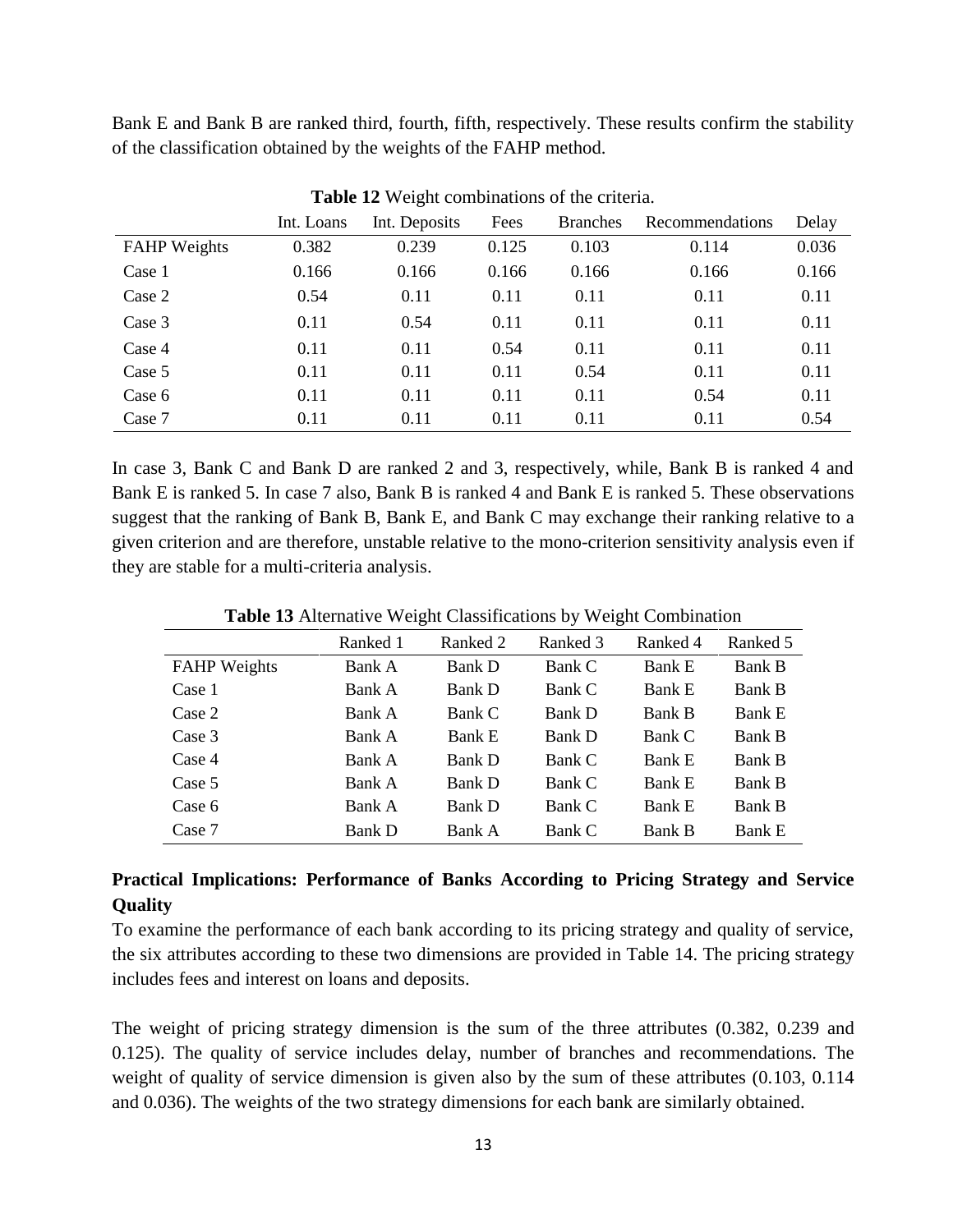Table 14 shows that pricing strategy is relatively more important (0.746) for banks than the quality of service dimension (0.253). All banks have more preference for the pricing strategy. Bank C has almost similar weight for pricing and quality of service strategies.

|                          | Level 2           |                                    |               |               |               |               |  |  |
|--------------------------|-------------------|------------------------------------|---------------|---------------|---------------|---------------|--|--|
|                          | <b>Priorities</b> | <b>Level 3 Findings Priorities</b> |               |               |               |               |  |  |
|                          |                   | <b>Bank A</b>                      | <b>Bank B</b> | <b>Bank C</b> | <b>Bank D</b> | <b>Bank E</b> |  |  |
| <b>Pricing Strategy</b>  | 0.746             | 1.129                              | 0.554         | 0.588         | 0.881         | 0.639         |  |  |
| Interest Loans           | 0.382             | 0.391                              | 0.182         | 0.293         | 0.283         | 0.195         |  |  |
| <b>Interest Deposits</b> | 0.239             | 0.256                              | 0.153         | 0.181         | 0.201         | 0.321         |  |  |
| Fees                     | 0.125             | 0.482                              | 0.219         | 0.114         | 0.397         | 0.123         |  |  |
| <b>Service Quality</b>   | 0.253             | 0.276                              | 0.316         | 0.492         | 0.228         | 0.285         |  |  |
| <b>Branches</b>          | 0.103             | 0.081                              | 0.192         | 0.126         | 0.143         | 0.048         |  |  |
| Recommendation           | 0.114             | 0.102                              | 0.041         | 0.192         | 0.056         | 0.063         |  |  |
| Delay                    | 0.036             | 0.093                              | 0.083         | 0.174         | 0.029         | 0.174         |  |  |

#### **Table 14** Customers Priorities and Bank Strategies

Bank A also shows considerable difference between the weight of pricing strategy (1.129) and quality of service strategy weight (0.276). In fact, this bank should further develop its service quality strategy to strengthen its competitiveness. As known, the perceived quality of the services offered depends in part on how customers are involved in the serving process (queues, use of ATMs, etc.).

The results also show that Bank C has relative preference for the quality service strategy. Bank B can strengthen its competitiveness by adjusting its pricing strategy. This can be achieved by focusing on two price strategies. The first is the traditional strategy that consists on the penetration of one or more segments, the maximization of the volume and maximization of profit. The oligopolistic nature of the banking sector leads to prices that do not necessarily reflect actual costs, in particular because of cross subsidies between services. The second is the emerging approach based on encouraging customers to develop contacts with the service provider with long-term offers, packages or bundles or mixed bundling (i.e. special offers for savings accounts, preferential rates for holders of demand accounts, etc.).

## **SUMMARY AND CONCLUSIONS**

This paper examines the problem of customers' bank selection decision in Bahrain. Experts are often uncertain in assigning the pairwise evaluation of criteria and alternatives with conventional AHP. Therefore, a hybrid multi-criteria technique is used. This paper applies a hybrid FAHP approach to solve the problem of evaluating and selecting commercial banks. Six decision criteria have been used for assessing five different banks from Bahrain. A group of experts is formed to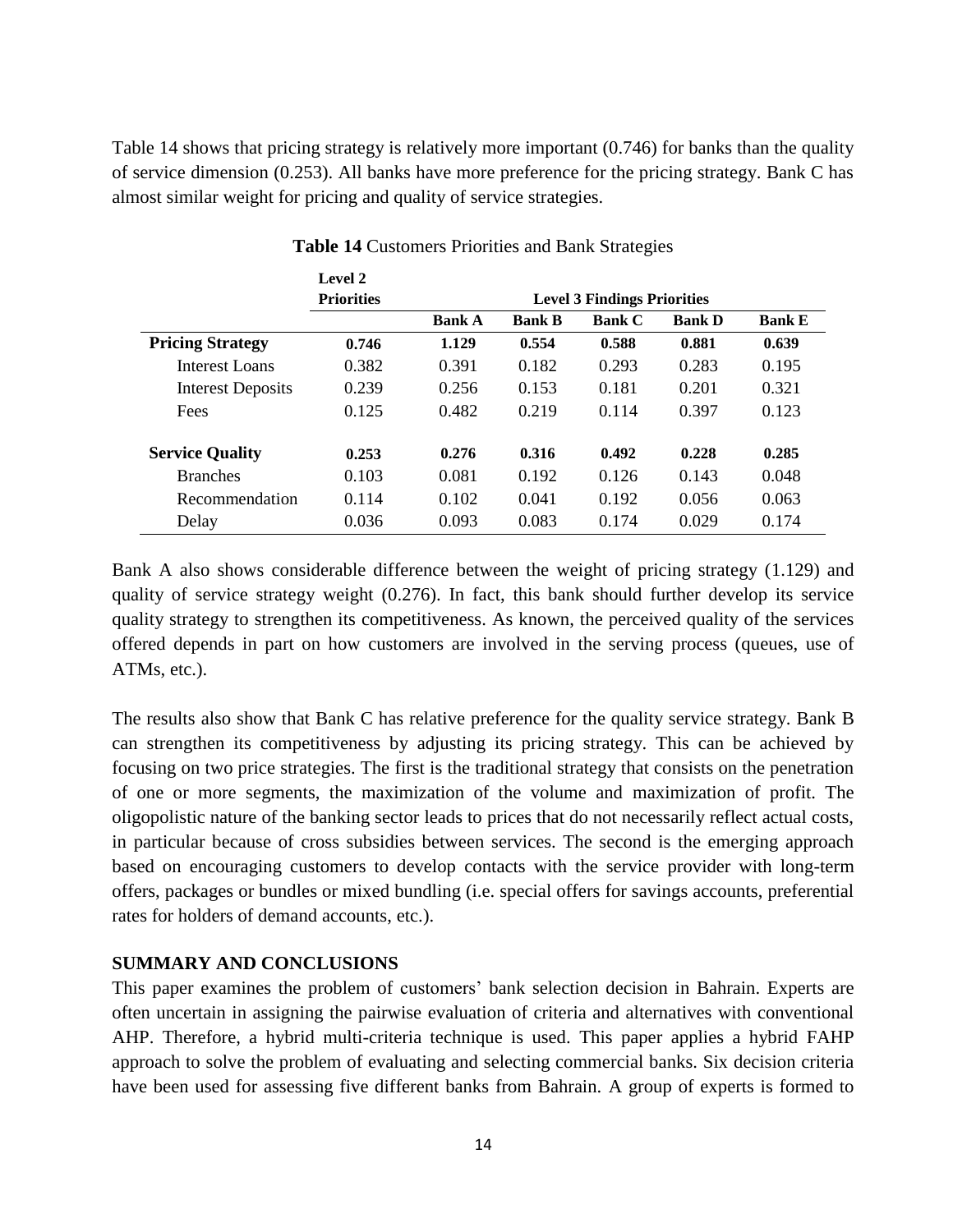build our pair-wise comparison matrix. These pair-wise comparisons of criteria and alternatives are made using a triangular fuzzy number. We show that the proposed new hybrid FAHP model is fully appropriate to deal with both objective and subjective criteria in process of decision making simultaneously. The FAHP approach overcomes the weakness of the conventional AHP to deal with uncertainty and imprecise judgment of the members of the panel of experts.

This research indicates to decision makers how to increase its competitiveness in the banking market which sees more and more competitive. The findings show that the surveyed Bahraini banks have a relative preference for the pricing strategy over the quality of service strategy. While service quality received less rating, however, this does not in any way imply that it is not important at all.

The results are expected to raise customer-centric strategic implications in strengthening their competitiveness of banks in the Bahraini market. The results are of interest for banks' managers in adjusting their management strategies. The results would allow them to control banks' level of performance for each criterion and to enhance weak attributes and improve customer's attractiveness to strengthen their bank's competitiveness.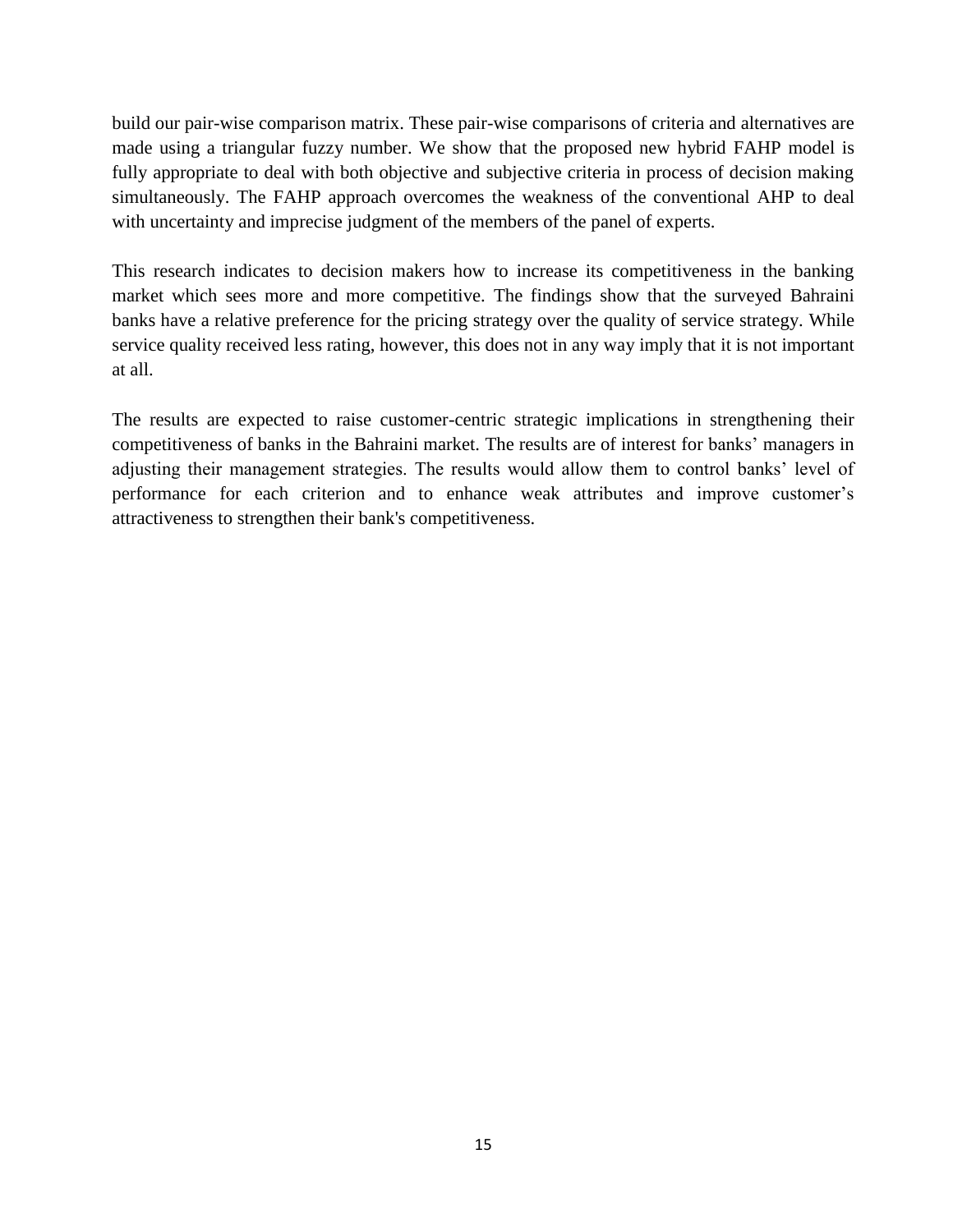#### **REFERENCES**

- Afanasieff, T, Lhacer, P. and Nakane, M. (2002), "The Determinants of Bank Interest Spreads in Brazil," Central Bank of Brazil, Working Paper No. 46.
- Alferos Dennis B. and Engr. Jerry S. Cristobal (2017) "Bank selection criteria by the students: Input to the banking sector of the Philippines", *International Journal of Management and Commerce Innovations*, 5(2), 5-15.
- Astous, A. and Ahmed, S. A (1995). "Comparison of country-of-origin effects on household and organizational buyers' product perceptions', *European Journal of Marketing*, 29(3), 35-51.
- Belonax, J. J. and Aaby, N. E. (1991). "Credit union image variables-discriminating factors in the consumer's financial institution choice process." *Journal of Professional Service Marketing*, 6(2), 203-212.
- Blanchard, R.F and Galloway, R.L (1994), "Quality in Retail Banking", *International Journal of Service Industry Management*, 5(4), 5-23.
- Bozdag, C.E., Kahraman, C. and Ruan, D. (2003) "Fuzzy group decision making for selection among computer integrated manufacturing systems", *Computers in Industry*, 51(1), 13–29.
- Boyd, W. L., Leonard, M., and White, C. (1994). Customer preferences for financial services: An analysis. *International Journal of Bank Marketing*, 12(1),9-15.
- Calabrese, A., Costa, R., and Menichini, T. (2013). "Using fuzzy AHP to manage intellectual capital assets: An application to the ICT service industry". *Expert Systems with Applications*, 40, 3747–3755.
- Chang, D.Y. (1996) "Applications of the extent analysis method on FAHP", *European Journal of Operational Research*, 95(3), 649–655.
- Chigamba, C. and Fatoki, O. (2011). "Factors influencing the choice of commercial banks by university students in South Africa". *International Journal of Business and Management*, 6(6), 66-76.
- Cicic, M., Brkic, N., Agic, E. (2003). "Bank selection criteria employed by students in Southeastern European country: An empirical analysis of potential market segments preferences". *International Journal of Bank Marketing,* 27(2), 1-18.
- Devlin, J.F. and Gerrard, P. (2004). "Choice criteria in retail banking: An analysis of trends. *Journal of Strategic Marketing*, 12(1), 13-27.
- Dhinaiyagovind M. (2016) "A study on determinants of preference and selection of bank" *International Journal of Research in Business Management*, 4(9), 1-8.
- Freeman, R. E. (1984). *Strategic management: A stakeholder approach*. Boston, MA: Pitman
- García-Gallego José Manuel, Antonio Chamorro Mera, (2017) "COO vs ROO: importance of the origin in customer preferences towards financial entities", *International Marketing Review*, 34(2), 206-223.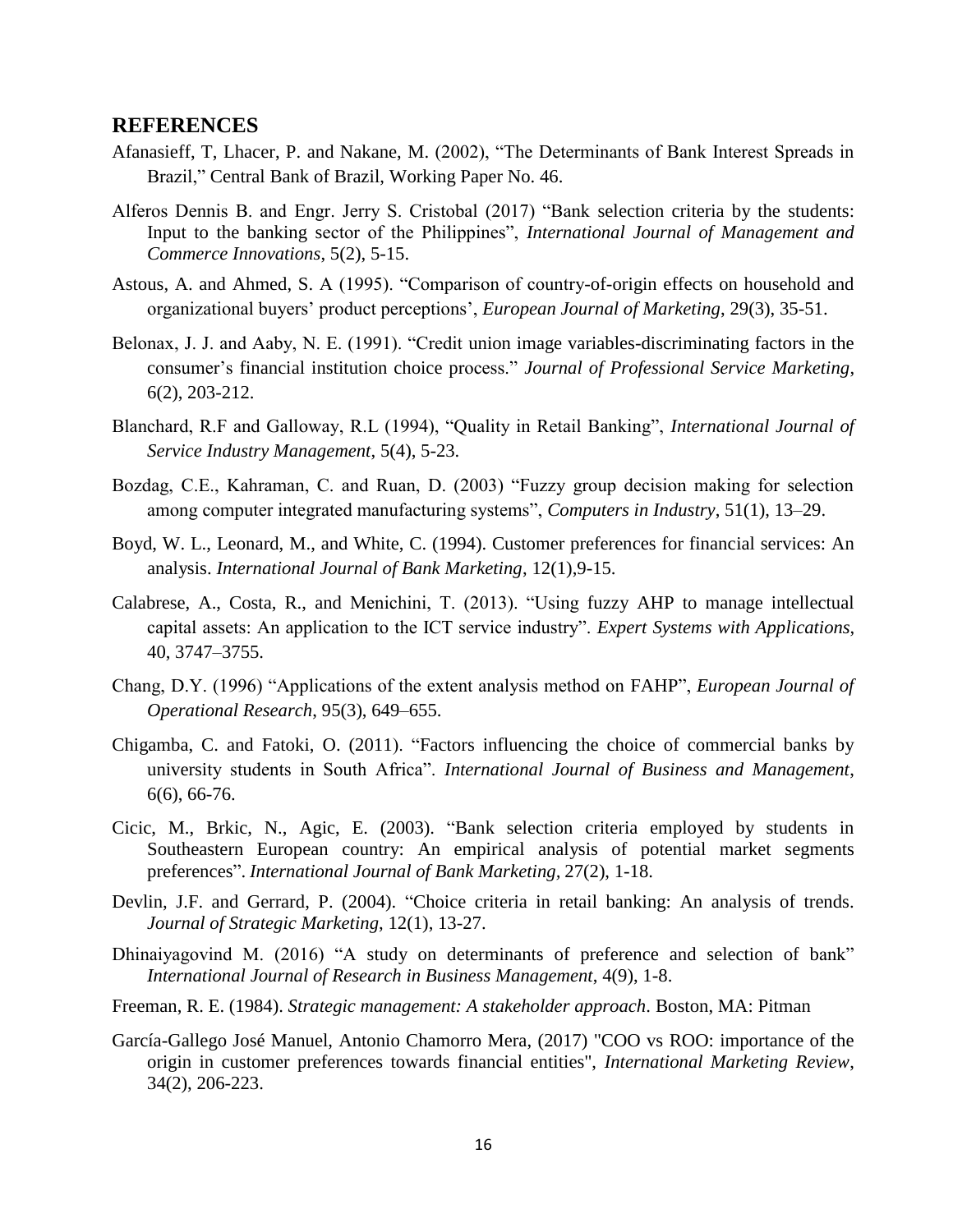- Hun P. T. and Kar H. Y., (2000) "A study of bank selection decisions in Singapore using the analytical hierarchy process," *International Journal of Bank Marketing*, 18(4), 170-180.
- [Javalgi](http://www.sciencedirect.com/science/article/pii/0148296389900398) G., Armaco, R.L., and Hosseini, J.C. (1989). "Using the analytical hierarchy process for bank management: analysis of consumer selection decisions". *Journal of Business Research*, 19(1), 33-49.
- Kahraman, C., Ruan, D. and Dogan, I. (2003) "Fuzzy group for facility location selection", *Information Sciences*, 157, 135–153.
- Kasperczyk, N. and Knickel, K. (2006). "The analytic hierarchy process (AHP)". ODPM, available at: www.ivm.vu.nl/en/Images/MCA3\_tcm53-161529.pdf.
- Kaya, T., and Kahraman, C. (2011). "An integrated fuzzy AHP-ELECTRE methodology for environmental impact assessment". *Expert Systems with Applications*, 38(7), 8553–8562.
- Khazeh, K., and Decker, W. H. (1992). "How customers choose banks". *Journal of Retail Banking*, 14(4), 41-44.
- Laarhoven van, P. J. M., & Pedrycz, W. (1983). "A fuzzy extension of Saaty's priority theory". *Fuzzy Sets and Systems*, 11(1), 229–241.
- Laroche, M., Rosenblatt, J.A., and Manaing, T. (1986). "Services used, and factors considered important in selecting a bank: an investigation across diverse demographic segments". *International Journal of Bank Marketing*, 4(1), 35-55.
- Lee, A., Chen, W.-C., and Chang, C.-J. (2008). "A FAHP and BSC approach for evaluating performance of IT department in the manufacturing industry in Taiwan". *Expert Systems with Applications*, 34, 96-107.
- Lee J, Marlowe J (2003). "How consumers choose a financial institution: Decision-making criteria and heuristics". *International Journal of Bank Marketing,* 21(2), 53-71.
- Lunt, P. (1994). "What Asians like and dislike about banks". *ABA Banking Journal*, 86(7), 62.
- Martenson, R. (1985) "Consumer choice criteria in retail bank selection" *International Journal of Bank Marketing*, 3(2), 64-75.
- Murdock, Gene W. and Robert G. Roe, (1986) "Consumer Bank Selection Attributes of Choice" in Terrance et al (Eds.), *A.M. A. Educators Proceeding*, American Marketing Association, USA.
- Paksoy, T., Pehlivan, N., and Kahraman, C. (2012). "Organizational strategy development in distribution channel management using FAHP and hierarchical fuzzy TOPSIS". *Expert Systems with Applications*, 39, 2822-2841.
- Saaty, T.L. (1980). *The Analytic Hierarchy Process*, McGraw-Hill, New York.
- Saunders, A., Schumacher, L. (2000). "The determinants of bank interest rate margins: an international study"*. Journal of International Money and Finance,* 19(6), 813--832.